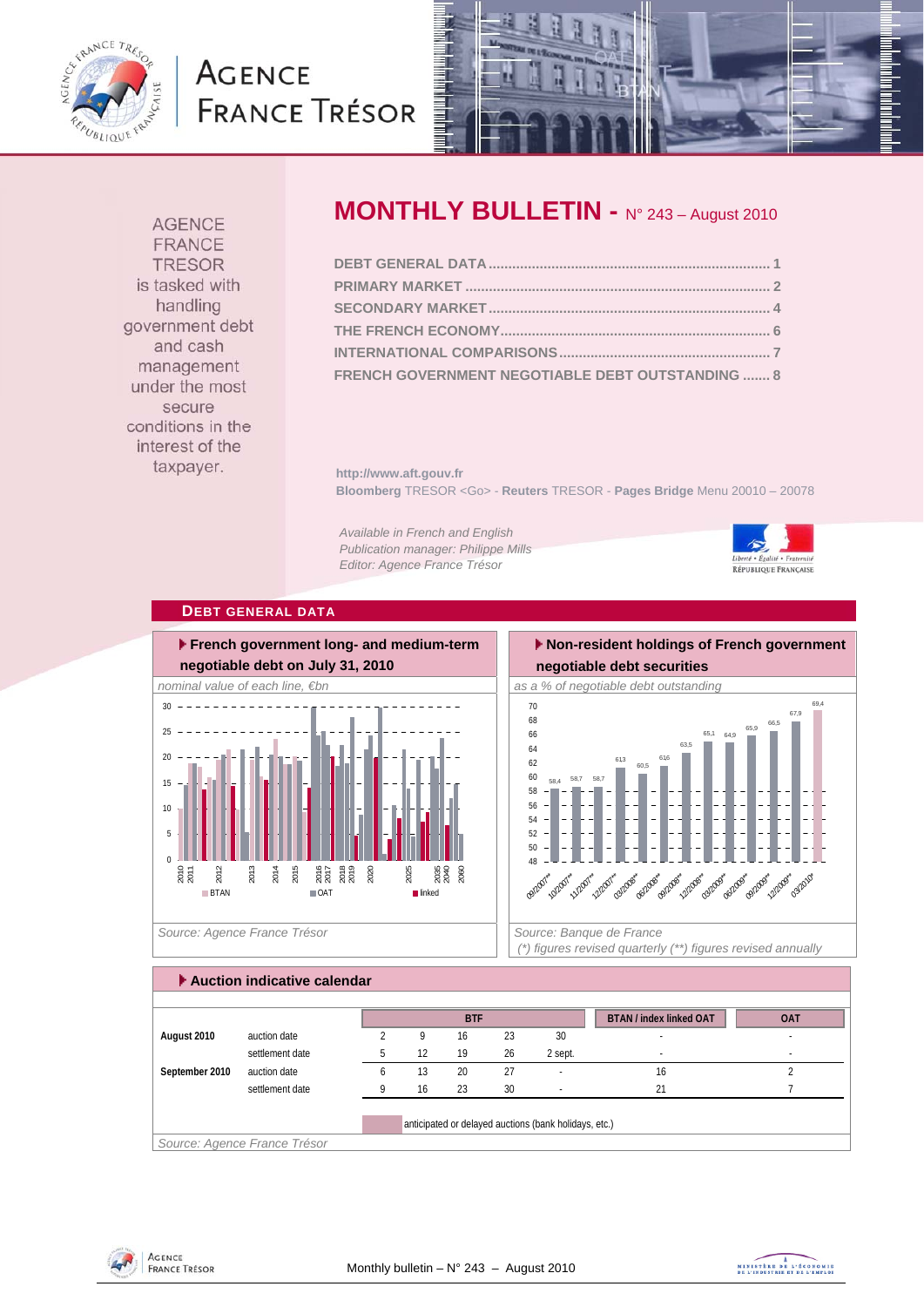

00.00.0







MINISTÈRE DE L'ÉCONOMIE

00.00.07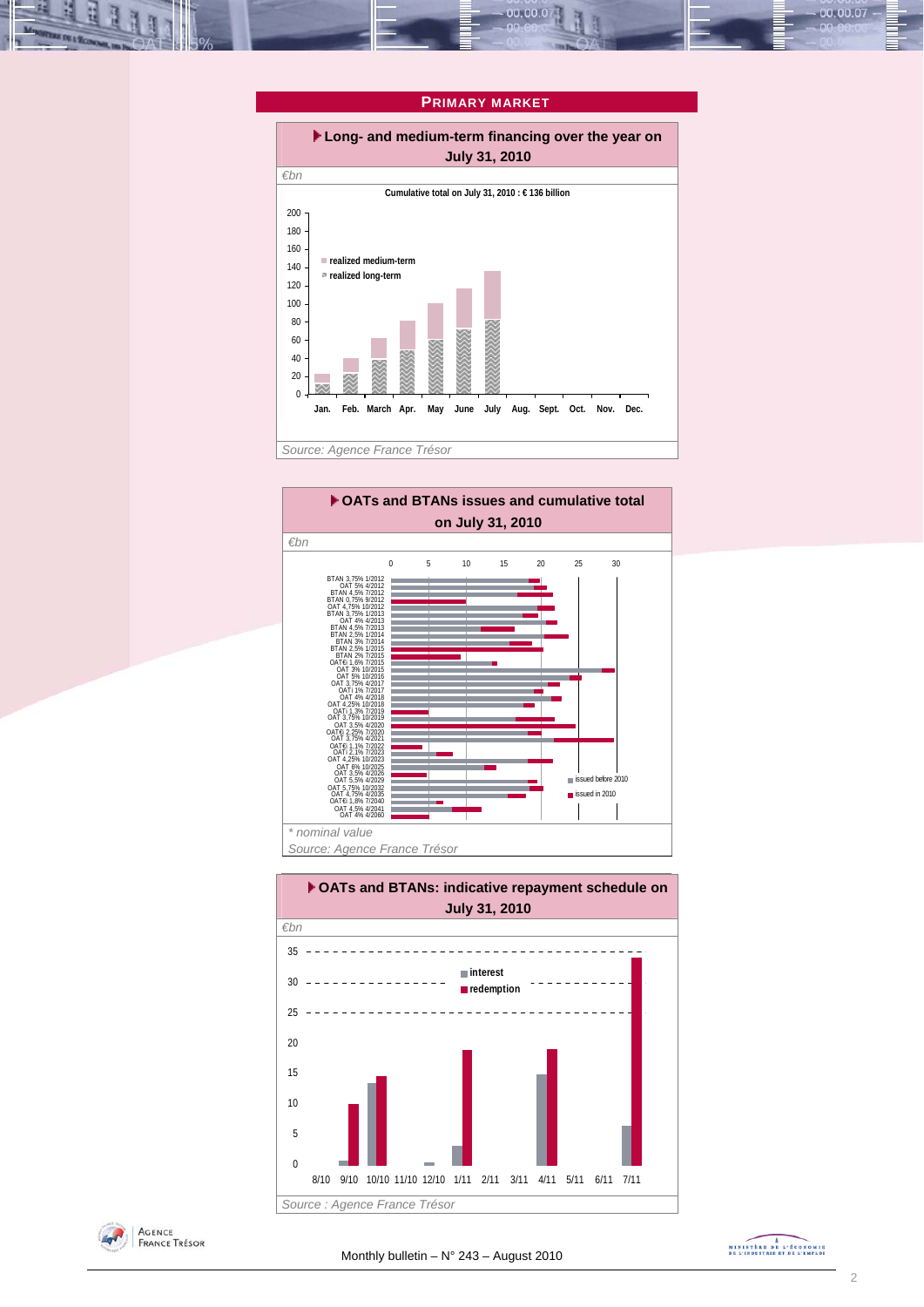

#### **OAT and BTAN auctions – July 2010**

*€m* 

|                               | OAT 8 years | OAT 10 years        | OAT 16 years | <b>BTAN 2 years</b> | OAT 3 years            | <b>BTAN 5 years</b> | OATi 9 years           | OAT€i 12 years |  |
|-------------------------------|-------------|---------------------|--------------|---------------------|------------------------|---------------------|------------------------|----------------|--|
|                               | 10/25/2018  | 4/25/2020           | 4/25/2026    | 9/20/2012           | 4/25/2013              | 12/7/2015           | 7/25/2019              | 7/25/2022      |  |
|                               | 4,25%       | 3,50%               | 3,50%        | 0,75%               | 4.00%                  | 2,00%               | 1,30%                  | 1,10%          |  |
| Auction date                  | 7/1/2010    | 7/1/2010            | 7/1/2010     | 7/15/2010           | 7/15/2010              | 7/15/2010           | 7/15/2010              | 7/15/2010      |  |
| Settlement date               | 7/6/2010    | 7/6/2010            | 7/6/2010     | 7/20/2010           | 7/20/2010              | 7/20/2010           | 7/20/2010              | 7/20/2010      |  |
| Amount announced              |             | $< 6.500 - 7.500 >$ |              |                     | $< 7.000$ ---- 8.500 > |                     | $< 1,300$ ---- 1,800 > |                |  |
| Bid amount                    | 4.440       | 7.080               | 5.955        | 6,645               | 4.395                  | 6,655               | 1.500                  | 2.212          |  |
| Amount served                 | 1,340       | 2.017               | 4,095        | 3,045               | 1,320                  | 4,030               | 0,630                  | 1.140          |  |
| of which: NCTs before auction | 0.000       | 0.000               | 0.000        | 0,000               | 0,000                  | 0,000               | 0.000                  | 0.000          |  |
| NCTs after auction            | 0,011       | 0.494               | 0,595        | 0,031               | 0,060                  | 1,099               | 0,000                  | 0,000          |  |
| <b>Total issued amount</b>    | 1,351       | 2,511               | 4,690        | 3,076               | 1,380                  | 5,129               | 0,630                  | 1,140          |  |
| Bid-to-cover ratio            | 3,31        | 3,51                | 1.45         | 2,18                | 3,33                   | 1,65                | 2,38                   | 1.94           |  |
| Weighted average price        | 110,94%     | 103,86%             | 99,47%       | 99,52%              | 107,71%                | 100,11%             | 102,77%                | 96,25%         |  |
| Yield to maturity             | 2,76%       | 3,05%               | 3,54%        | 0,97%               | 1,15%                  | 1,98%               | 0,98%                  | 1,44%          |  |
| Indexation coefficient*       | ٠           | $\sim$              | $\sim$       | $\sim$              |                        |                     | 1,01563                | 1,01456        |  |
| * as of the settlement date   |             |                     |              |                     |                        |                     |                        |                |  |
| Source: Agence France Trésor  |             |                     |              |                     |                        |                     |                        |                |  |

 **BTF auctions – July 2010**  *€m*  **BTF BTF BTF BTF BTF BTF BTF** 1 month 2 month 3 month 4 month 6 month 9 month 1 year **Auction date 7/5/2010 7/5/2010 7/5/2010** Settlement date 7/8/2010 7/8/2010 7/8/2010 Maturity 9/30/2010 12/30/2010 6/30/2011 **Total issued amount 1,505 2,004 1,505 2,004 1,505 2,004 2,004 2,004 1,505 2,004 2,004 2,004 2,004 2,004 2,004 2,004 2,004 2,534% 2,004 2,534% 2,534% 2,534% 2,534% 2,534% 2** Weighted average rate 0,417% 0,417% 0,417% 0,229% 0,417% 0,417% 0,417% 0,417% 0,417% 0,417% 0,417% 0,417% 0,417% **Auction date 7/12/2010 7/12/2010 7/12/2010** Settlement date 7/15/2010 7/15/2010 7/15/2010 Maturity 10/14/2010 12/30/2010 6/30/2011 **Total issued amount 1.514 1.514 1.514 1.514 1.514 2.001 1.514 2.001 1.514 2.001 2.001 2.001 2.001 2.001 2.001 2.001 2.001 2.001 2.001 2.001 2.001 2.001 2.001 2.001 2.001** Weighted average rate 0,470% 0,470% 0,470% 0,516% 0,516% 0,516% 0,470% 0,470% 0,470% 0,470% 0,470% 0,470% 0,470% 0,470% 0,470% 0,470% 0,470% 0,470% 0,470% 0,470% 0,470% 0,470% 0,470% 0,470% 0,470% 0,470% 0,470% 0,470% 0,47 **Auction date 7/19/2010 7/19/2010 7/19/2010** Settlement date 7/22/2010 7/22/2010 7/22/2010 Maturity 9/16/2010 10/14/2010 1/27/2011 **Total issued amount 1,558 4,504 2,563** Weighted average rate 0,612% 0,415% 0,453% 0,453% 0,612% **Auction date 7/26/2010 7/26/2010 7/26/2010 7/26/2010** Settlement date 7/29/2010 7/29/2010 7/29/2010 7/29/2010 Maturity 10/7/2010 10/28/2010 1/27/2011 7/28/2011 **1,037 1,084 1,084 1,084 1,084 1,084 1,084 1,084 1,084 1,084 1,084 1,084 1,084 1,084 1,084 1,084 1,084 1,084 1,090%**<br>  $0.396\%$  1,466% 1,572% 1,572% 1,690% 1,690% Weighted average rate 0,466% 0,466%

*Source: Agence France Trésor* 

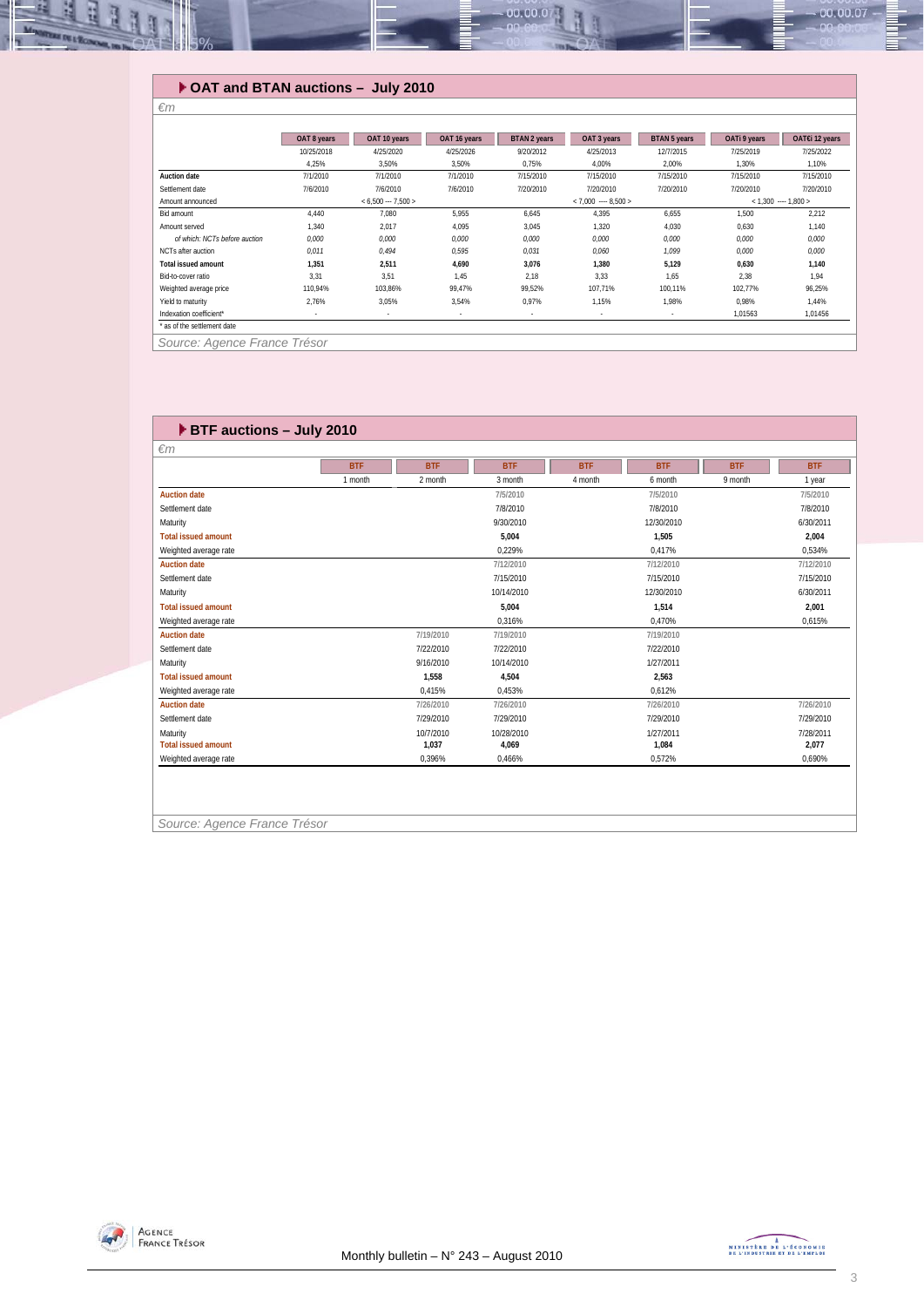







*(1) difference between the yield of the OAT 3.75% April 2017 and the yield of the OATi 1% July 2017 (2) difference between the yield of the OAT 4.25% April 2019 and the yield of the OAT€i 2.25% July 2020 (3) difference between the yield of the OAT 5.5% April 2029 and the yield of the OATi 3.4% July 2029 (4) difference between the yield of the OAT 5.75% October 2032 and the yield of the OAT€i 3.15% July 2032* 

| $\blacktriangleright$ Negotiable government debt and swaps |                              |         |          |         |         |          |          |             |             |  |
|------------------------------------------------------------|------------------------------|---------|----------|---------|---------|----------|----------|-------------|-------------|--|
| $\varepsilon$ bn                                           |                              |         |          |         |         |          |          |             |             |  |
|                                                            | end                          | end     | end      | end     | end     | end      | end      | end of June | end of July |  |
|                                                            | 2003                         | 2004    | 2005     | 2006    | 2007    | 2008     | 2009     | 2010        | 2010        |  |
| Negotiable government debt                                 |                              |         |          |         |         |          |          |             |             |  |
| outstanding                                                | 788                          | 833     | 877      | 877     | 921     | 1,017    | 1,148    | 1,228       | 1,219       |  |
| OAT                                                        | 512                          | 552     | 593      | 610     | 641     | 681      | 719      | 781         | 792         |  |
| <b>BTAN</b>                                                | 168                          | 184     | 189      | 200     | 202     | 198      | 215      | 240         | 222         |  |
| <b>BTF</b>                                                 | 109                          | 97      | 95       | 66      | 79      | 138      | 214      | 207         | 205         |  |
| Swaps outstanding                                          | 61                           | 61      | 52       | 44      | 42      | 28       | 20       | 18          | 17          |  |
| Average maturity of the negotiable debt                    |                              |         |          |         |         |          |          |             |             |  |
| before swaps                                               | 5 years                      | 6 years | 6 years  | 7 years | 7 years | 6 years  | 6 years  | 6 years     | 7 years     |  |
|                                                            | 297 days                     | 79 days | 267 days | 45 days | 51 days | 292 days | 246 days | 335 days    | 12 days     |  |
| after swaps                                                | 5 years                      | 6 years | 6 years  | 7 years | 7 years | 6 years  | 6 years  | 6 years     | 7 years     |  |
|                                                            | 235 days                     | 34 days | 228 days | 16 days | 29 days | 276 days | 233 days | 326 days    | 3 days      |  |
|                                                            |                              |         |          |         |         |          |          |             |             |  |
|                                                            |                              |         |          |         |         |          |          |             |             |  |
|                                                            |                              |         |          |         |         |          |          |             |             |  |
|                                                            | Source: Agence France Trésor |         |          |         |         |          |          |             |             |  |



MINISTRE DE L'ÉCONOMIE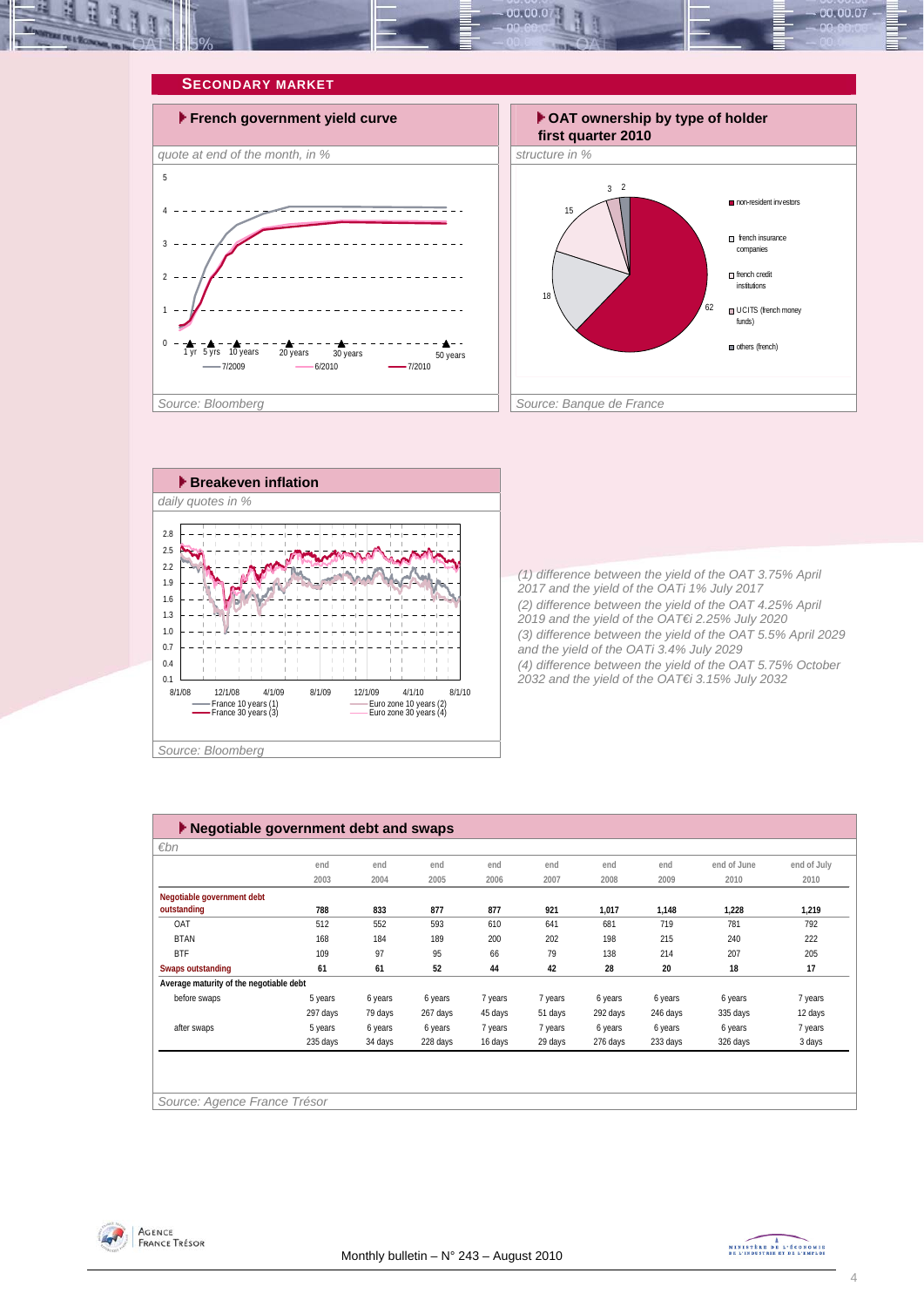

 $00.00.0$ 







MINISTRE DE L'ÉCONOMIE

00.00.07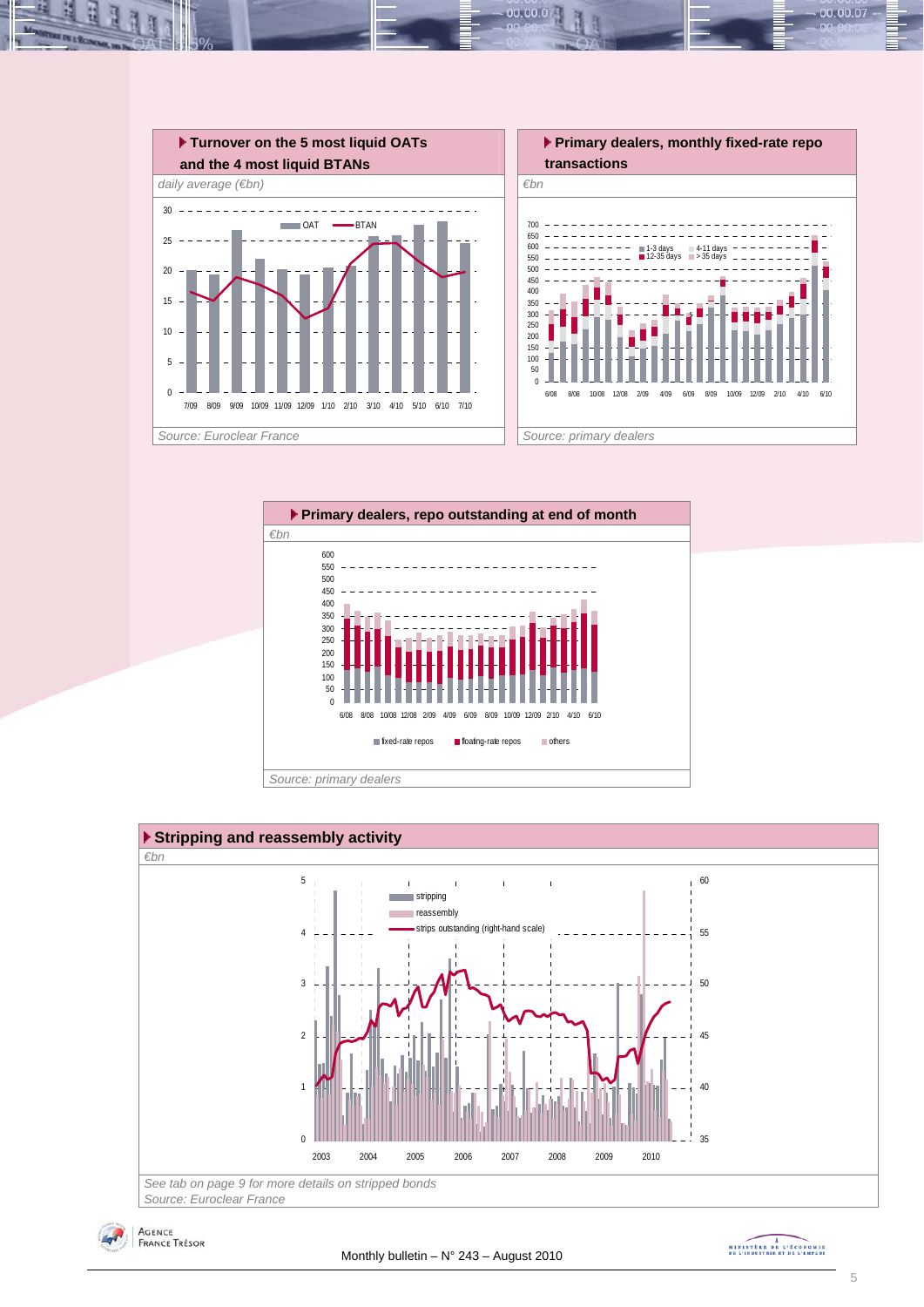

#### **THE FRENCH ECONOMY**

| $\blacktriangleright$ Macro-economic forecast |         |      |      |  |  |  |  |  |
|-----------------------------------------------|---------|------|------|--|--|--|--|--|
| Real growth rate as a %                       |         |      |      |  |  |  |  |  |
|                                               | 2009    | 2010 | 2011 |  |  |  |  |  |
| French GDP                                    | $-2.6$  | 1.4  | 2,5  |  |  |  |  |  |
| Household consumption                         | 0.6     | 1.4  | 2,6  |  |  |  |  |  |
| <b>Business investment</b>                    | $-8.0$  | 0.6  | 6.5  |  |  |  |  |  |
| Exports                                       | $-12.4$ | 3.7  | 4.8  |  |  |  |  |  |
| Imports                                       | $-10.7$ | 3.6  | 5.0  |  |  |  |  |  |
| Consumer prices                               | 0.1     | 1.2  | 1.5  |  |  |  |  |  |
| (on an annual average basis)                  |         |      |      |  |  |  |  |  |

#### **Execent economic indicators**

| Industrial output*, year-on-year                                                                                                                                                                                                 | 5.7%          | 6/2010     |
|----------------------------------------------------------------------------------------------------------------------------------------------------------------------------------------------------------------------------------|---------------|------------|
| Household consumption*, year-on-year                                                                                                                                                                                             | $-1.9%$       | 6/2010     |
| Unemployment rate (ILO)                                                                                                                                                                                                          | 9.9%          | 3/2010     |
| Consumer prices, year-on-year                                                                                                                                                                                                    |               |            |
| all items                                                                                                                                                                                                                        | 1.7%          | 7/2010     |
| all items excluding tobacco                                                                                                                                                                                                      | 1.6%          | 7/2010     |
| Trade balance, fob-fob, sa                                                                                                                                                                                                       | $-3.8$ FUR bn | 6/2010     |
| n,                                                                                                                                                                                                                               | $-5.2$ EUR bn | 5/2010     |
| Current account balance, sa                                                                                                                                                                                                      | -2.7 FUR bn   | 6/2010     |
|                                                                                                                                                                                                                                  | -4.0 EUR bn   | 5/2010     |
| 10-year constant maturity rate (TEC10)                                                                                                                                                                                           | 2.99%         | 07/30/2010 |
| 3-month interest rate (Euribor)                                                                                                                                                                                                  | 0.896%        | 07/30/2010 |
| EUR/USD                                                                                                                                                                                                                          | 1.3028        | 07/30/2010 |
| EUR / JPY                                                                                                                                                                                                                        | 112.62        | 07/30/2010 |
| *manufactured goods -                                                                                                                                                                                                            |               |            |
| $\cdots$ . The contract of the contract of the contract of the contract of the contract of the contract of the contract of the contract of the contract of the contract of the contract of the contract of the contract of the c | $\cdots$      |            |

*Source: Insee; Ministry of the Economy, Industry and Employment; Banque de France* 



 **Gross domestic product at chain-linked previous year prices** *i* change in the **Euro** exchange rate **previous** year prices *Variation in % Daily quotes*  3.0 5 2.5 4 2.0 1.5 3 1.0  $\overline{2}$ 0.5 1 0.0  $-0.5$ 0 -1.0 -1 -1.5 -2.0 -2 quarterly (left-hand scale) year on year (right-hand scale) -2.5 -3 -3.0  $L =$ -3.5 -4 2000 2001 2002 2003 2004 2005 2006 2007 2008 2009 2010 Source: Insee, quarterly national accounts **Source: European Central Bank Source: European Central Bank** 



| ► Government budget monthly position                                                   |          |           |                   |          |          |  |  |  |  |  |
|----------------------------------------------------------------------------------------|----------|-----------|-------------------|----------|----------|--|--|--|--|--|
| €bn                                                                                    |          |           |                   |          |          |  |  |  |  |  |
|                                                                                        |          |           | end of June level |          |          |  |  |  |  |  |
|                                                                                        | 2008     | 2009      | 2008              | 2009     | 2010     |  |  |  |  |  |
| General budget                                                                         |          |           |                   |          |          |  |  |  |  |  |
| halance                                                                                | $-56,99$ | $-129,91$ | $-17.33$          | $-59.26$ | $-47.35$ |  |  |  |  |  |
| revenue                                                                                | 291,12   | 237.22    | 156,13            | 117.32   | 141,66   |  |  |  |  |  |
| expenditure                                                                            | 348,11   | 367,13    | 173,46            | 176,58   | 189,00   |  |  |  |  |  |
| Balance of special                                                                     |          |           |                   |          |          |  |  |  |  |  |
| Treasury accounts                                                                      | 0.72     | $-8.12$   | $-15.45$          | $-23.15$ | $-14.33$ |  |  |  |  |  |
| General budget<br>outturn<br>$-56.27$<br>$-138.03$<br>$-32.78$<br>$-82.40$<br>$-61,67$ |          |           |                   |          |          |  |  |  |  |  |
|                                                                                        |          |           |                   |          |          |  |  |  |  |  |
|                                                                                        |          |           |                   |          |          |  |  |  |  |  |
| Source: Ministry of the Budget, Public Accounts and State<br>Reform                    |          |           |                   |          |          |  |  |  |  |  |
| for more information: http://www.budget.gouv.fr/                                       |          |           |                   |          |          |  |  |  |  |  |



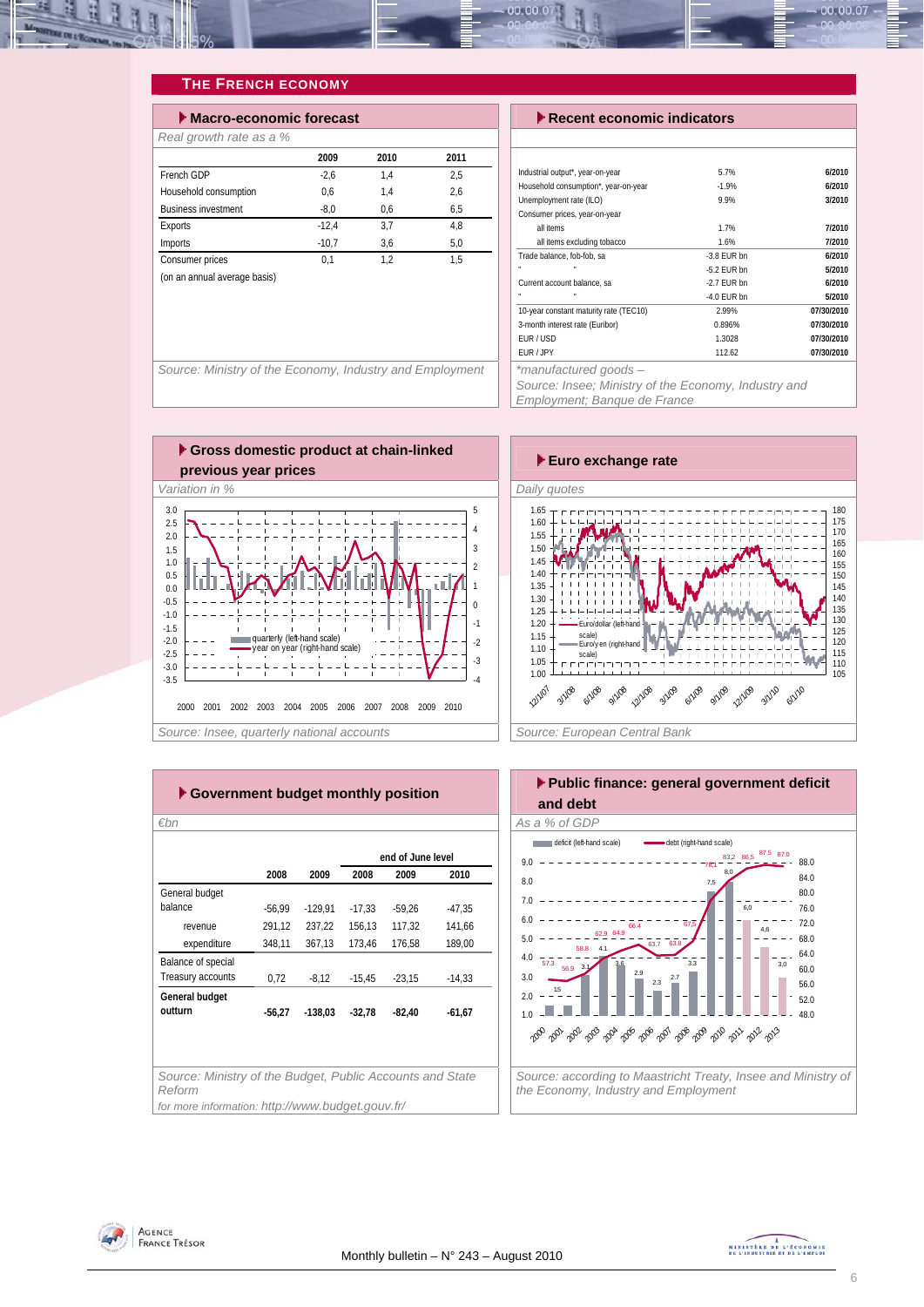|    | ▶ Timetable for the release of French economic indicators                              |    |                                                            |  |  |  |  |  |
|----|----------------------------------------------------------------------------------------|----|------------------------------------------------------------|--|--|--|--|--|
|    | August 2010                                                                            |    | September 2010                                             |  |  |  |  |  |
| 6  | Foreign trade in June                                                                  | 8  | Central government budget: statement at end of July        |  |  |  |  |  |
| 8  | Central government budget: statement at end of June                                    | 9  | Payroll employment: final results Q2-2010                  |  |  |  |  |  |
| 10 | Industrial output in June                                                              | 10 | Industrial output in July                                  |  |  |  |  |  |
| 11 | Balance of payments in June                                                            | 13 | Balance of payments in July                                |  |  |  |  |  |
| 13 | Consumer prices: provisional index for July                                            | 14 | Consumer prices: index for August                          |  |  |  |  |  |
| 13 | Quarterly national accounts: first results Q2-2010                                     | 23 | Industrial trends: monthly survey for September            |  |  |  |  |  |
| 13 | Payroll employment: provisional results Q2-2010                                        | 24 | Quarterly national accounts: final results Q2-2010         |  |  |  |  |  |
| 25 | Job seekers in July                                                                    | 24 | Job seekers in August                                      |  |  |  |  |  |
| 27 | Industrial investments: July survey                                                    | 28 | Household consumption of manufactured goods in July/August |  |  |  |  |  |
|    | Harmonized index of consumer prices – Eurozone (Eurostat)<br>Index for July: August 16 |    |                                                            |  |  |  |  |  |

00.00.0

*Index for August: September 15* 







00.00.07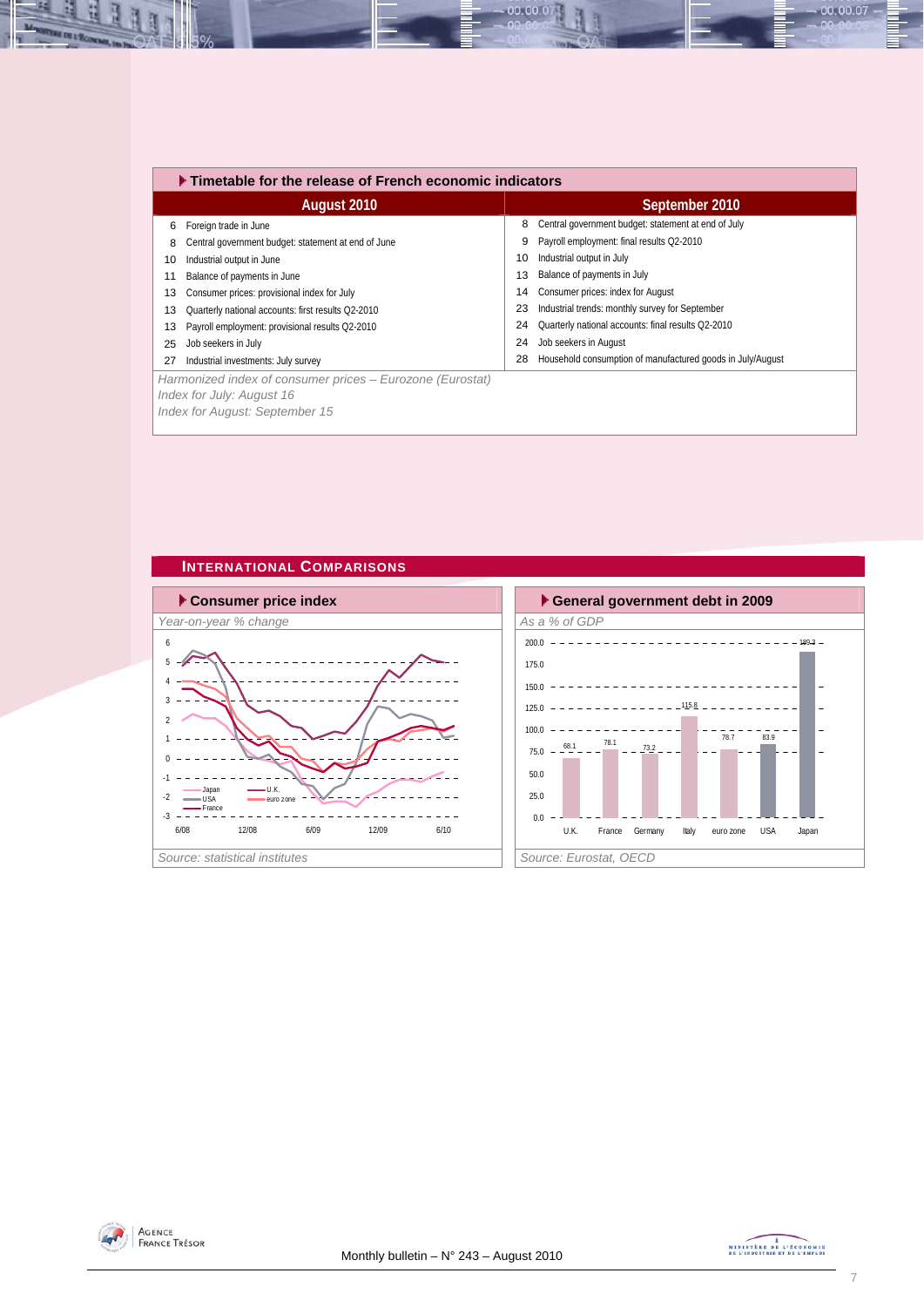#### **FRENCH GOVERNMENT NEGOTIABLE DEBT OUTSTANDING -** *DETTE NEGOCIABLE DE L'ETAT*

 $-00.00.07$ 

#### **OAT au 31 juillet 2010** */ fungible Treasury bonds at July 31, 2010*

*En euros* 

B

**OF IN 1 Tomes** 

R

≌

| <b>CODE ISIN</b><br><b>Euroclear France</b> | Libellé de l'emprunt /<br>Bond                                                                                                                                                                                                                                                                       | <b>Encours / Outstanding</b>         | Coefficient d'indexation / Valeur nominale/ démembre<br>indexation coefficient | face value     | /stripped                    | <b>CODE ISIN</b><br><b>Euroclear France</b> | Libellé de l'emprunt /<br><b>Bond</b>                      | Encours / Outstanding                            | Coefficient d'indexation<br>/ indexation coefficient | Valeur nominale/ face value | démembré<br>/ stripped |
|---------------------------------------------|------------------------------------------------------------------------------------------------------------------------------------------------------------------------------------------------------------------------------------------------------------------------------------------------------|--------------------------------------|--------------------------------------------------------------------------------|----------------|------------------------------|---------------------------------------------|------------------------------------------------------------|--------------------------------------------------|------------------------------------------------------|-----------------------------|------------------------|
|                                             | Échéance 2010                                                                                                                                                                                                                                                                                        | 14 594 023 618                       |                                                                                |                |                              |                                             | Échéance 2020                                              | 47 229 456 250                                   |                                                      |                             |                        |
| FR0000187023                                | OAT 5,5% 25 octobre 2010                                                                                                                                                                                                                                                                             | 14 594 023 618                       |                                                                                |                | 397 583 000                  | FR0010854182                                | OAT 3.5% 25 avril 2020                                     | 24 423 000 000                                   |                                                      |                             | 353 000 000            |
| FR0000570731                                | Échéance 2011<br>OAT 6.5% 25 avril 2011                                                                                                                                                                                                                                                              | 50 034 863 022<br>18 908 445 710     |                                                                                |                | 480 629 900                  | FR0010050559                                | OATEi 2,25% 25 juillet 2020                                | 22 806 456 250                                   | 1.14175                                              | 19 975 000 000              |                        |
| FR0010094375                                | OATi 1,6% 25 juillet 2011                                                                                                                                                                                                                                                                            | 15 471 530 980 (1)                   | 1,11926                                                                        | 13 823 000 000 | $\mathbf 0$                  |                                             | Échéance 2021                                              | 29 677 000 000                                   |                                                      |                             |                        |
| FR0000187874                                | OAT 5% 25 octobre 2011                                                                                                                                                                                                                                                                               | 15 654 886 332                       |                                                                                |                | 106 209 000                  | FR0010192997                                | OAT 3,75% 25 avril 2021                                    | 29 677 000 000                                   |                                                      |                             | 226 642 700            |
|                                             | Échéance 2012                                                                                                                                                                                                                                                                                        | 64 791 531 803                       |                                                                                |                |                              |                                             | Échéance 2022                                              | 5 327 204 530                                    |                                                      |                             |                        |
| FR0000188328                                | OAT 5% 25 avril 2012                                                                                                                                                                                                                                                                                 | 20 576 110 580                       |                                                                                |                | 185 350 000                  | FR0000571044                                | OAT 8.25% 25 avril 2022                                    | 1 243 939 990                                    |                                                      |                             | 802 950 000            |
| FR0000188013                                | OAT€i 3% 25 juillet 2012                                                                                                                                                                                                                                                                             | 17 100 600 960 (1)                   | 1,17984                                                                        | 14 494 000 000 | $\Omega$                     | FR0010899765                                | OATEi 1,1% 25 juillet 2022                                 | 4 083 264 540 (1)                                | 1,01498                                              | 4 023 000 000               |                        |
| FR0000188690                                | OAT 4,75% 25 octobre 2012                                                                                                                                                                                                                                                                            | 21 629 122 924                       |                                                                                |                | 67 504 000                   | FR0000571085                                | Échéance 2023<br>OAT 8,5% 25 avril 2023                    | 40 642 614 883<br>10 606 195 903                 |                                                      |                             | 6 806 625 000          |
| FR0000570780                                | OAT 8,5% 26 décembre 2012                                                                                                                                                                                                                                                                            | 5 485 697 339                        |                                                                                |                |                              |                                             |                                                            |                                                  |                                                      |                             |                        |
|                                             | Échéance 2013                                                                                                                                                                                                                                                                                        | 60 456 160 325                       |                                                                                |                |                              | FR0010585901                                | OATi 2,1% 25 juillet 2023                                  | 8 533 418 980 (1)                                | 1,04666                                              | 8 153 000 000               |                        |
| FR0000188989                                | OAT 4% 25 avril 2013                                                                                                                                                                                                                                                                                 | 22 032 183 879                       | 1.13719                                                                        | 15 717 882 471 | 276 250 000<br>$\mathbf{0}$  | FR0010466938                                | OAT 4,25% 25 octobre 2023<br>Échéance 2025                 | 21 503 000 000<br>13 856 928 118                 |                                                      |                             | 176 102 000            |
| FR0000188955<br>FR0010011130                | OATi 2,5% 25 juillet 2013<br>OAT 4% 25 octobre 2013                                                                                                                                                                                                                                                  | 17 874 218 767 (1)<br>20 549 757 679 |                                                                                |                | 210 880 000                  | FR0000571150                                | OAT 6% 25 octobre 2025                                     | 13 856 928 118                                   |                                                      |                             | 3 032 326 900          |
|                                             | Échéance 2014                                                                                                                                                                                                                                                                                        | 38 988 724 224                       |                                                                                |                |                              |                                             | Échéance 2026                                              | 4 690 000 000                                    |                                                      |                             |                        |
| FR0010061242                                | OAT 4% 25 avril 2014                                                                                                                                                                                                                                                                                 | 20 334 752 234                       |                                                                                |                | 372 625 000                  | FR0010916924                                | OAT 3,5% 25 avril 2026                                     | 4 690 000 000                                    |                                                      |                             | $\Omega$               |
| FR0010112052                                | OAT 4% 25 octobre 2014                                                                                                                                                                                                                                                                               | 18 653 971 990                       |                                                                                |                | 210 550 000                  |                                             | Échéance 2028                                              | 17 092 946                                       |                                                      |                             |                        |
|                                             | Échéance 2015                                                                                                                                                                                                                                                                                        | 64 799 832 013                       |                                                                                |                |                              | FR0000571226                                | OAT zéro coupon 28 mars 2028                               | 17 092 946 (3)                                   |                                                      | 46 232 603                  |                        |
| FR0010163543                                | OAT 3.5% 25 avril 2015                                                                                                                                                                                                                                                                               | 19 388 313 893                       |                                                                                |                | 232 450 000                  |                                             | Échéance 2029                                              |                                                  |                                                      |                             |                        |
| FR0010135525                                | OAT€i 1,6% 25 juillet 2015                                                                                                                                                                                                                                                                           | 15 721 518 120 (1)                   | 1,11881                                                                        | 14 052 000 000 | $\mathbf 0$                  | FR0000571218                                | OAT 5.5% 25 avril 2029                                     | 28 355 585 479<br>19 464 880 458                 |                                                      |                             | 3 205 515 900          |
| FR0010216481                                | OAT 3% 25 octobre 2015                                                                                                                                                                                                                                                                               | 29 690 000 000                       |                                                                                |                | 3894000                      | FR0000186413                                | OATi 3,4% 25 juillet 2029                                  | 8 890 705 021 (1)                                | 1,19320                                              | 7 451 144 000               |                        |
|                                             | Échéance 2016                                                                                                                                                                                                                                                                                        | 49 443 000 000                       |                                                                                |                |                              |                                             | Échéance 2032                                              | 31 051 662 870                                   |                                                      |                             |                        |
| FR0010288357<br>FR0000187361                | OAT 3,25% 25 avril 2016<br>OAT 5% 25 octobre 2016                                                                                                                                                                                                                                                    | 24 223 000 000<br>25 220 000 000     |                                                                                |                | 387 050 000<br>831 530 000   | FR0000188799                                | OATEi 3,15% 25 juillet 2032                                | 10 838 340 270 (1)                               | 1,15683                                              | 9 369 000 000               |                        |
|                                             | Échéance 2017                                                                                                                                                                                                                                                                                        | 62 590 935 650                       |                                                                                |                |                              | FR0000187635                                | OAT 5,75% 25 octobre 2032                                  | 20 213 322 600                                   |                                                      |                             | 8 229 299 000          |
| FR0010415331                                | OAT 3,75% 25 avril 2017                                                                                                                                                                                                                                                                              | 22 375 000 000                       |                                                                                |                | 10 650 000                   |                                             | Échéance 2035                                              | 17 848 000 000                                   |                                                      |                             |                        |
| FR0010235176                                | OATi 1% 25 juillet 2017                                                                                                                                                                                                                                                                              | 21 803 935 650 (1)                   | 1,07967                                                                        | 20 195 000 000 | $\mathbf{0}$                 | FR0010070060                                | OAT 4,75% 25 avril 2035                                    | 17 848 000 000                                   |                                                      |                             | 3 633 186 000          |
| FR0010517417                                | OAT 4,25% 25 octobre 2017                                                                                                                                                                                                                                                                            | 18 412 000 000                       |                                                                                |                | 1 300 000                    |                                             | Échéance 2038                                              | 23 889 000 000                                   |                                                      |                             |                        |
|                                             | Échéance 2018                                                                                                                                                                                                                                                                                        | 41 565 000 000                       |                                                                                |                |                              | FR0010371401                                | OAT 4% 25 octobre 2038                                     | 23 889 000 000                                   |                                                      |                             | 4 275 250 000          |
| FR0010604983                                | OAT 4% 25 avril 2018                                                                                                                                                                                                                                                                                 | 22 545 000 000                       |                                                                                |                | 304 350 000                  |                                             | Échéance 2040                                              | 7 301 814 260                                    |                                                      |                             |                        |
| FR0010670737                                | OAT 4,25% 25 octobre 2018                                                                                                                                                                                                                                                                            | 19 020 000 000                       |                                                                                |                | 113 500 000                  | FR0010447367                                | OATEi 1,8% 25 juillet 2040                                 | 7 301 814 260 (1)                                | 1,07159                                              | 6 814 000 000               |                        |
|                                             | Échéance 2019                                                                                                                                                                                                                                                                                        | 63 426 474 405                       |                                                                                |                |                              |                                             | Échéance 2041                                              | 11 968 000 000                                   |                                                      |                             |                        |
| FR0000189151                                | OAT 4,25% 25 avril 2019                                                                                                                                                                                                                                                                              | 28 002 000 000                       |                                                                                |                | 114 360 000                  | FR0010773192                                | OAT 4,5% 25 avril 2041                                     | 11 968 000 000                                   |                                                      |                             | 3 550 700 000          |
| FR0010850032<br>FR0000570921                | OATi 1,3% 25 juillet 2019<br>OAT 8,5% 25 octobre 2019                                                                                                                                                                                                                                                | 4 895 328 900 (1)<br>8 844 392 893   | 1,01605                                                                        | 4 818 000 000  | $\mathbf 0$<br>4 405 286 100 |                                             | Échéance 2055                                              | 14 926 000 000                                   |                                                      |                             |                        |
| FR0010776161                                | OAT 3,75% 25 octobre 2019                                                                                                                                                                                                                                                                            | 21 666 000 000                       |                                                                                |                | 1 005 500 000                | FR0010171975                                | OAT 4% 25 avril 2055                                       | 14 926 000 000                                   |                                                      |                             | 3 679 217 000          |
| FR0000570954                                | OAT cap. 9,82% 31 décembre 2019                                                                                                                                                                                                                                                                      | 18 752 612 (2)                       |                                                                                | 6 692 154      |                              | FR0010870956                                | Échéance 2060<br>OAT 4% 25 avril 2060                      | 5 000 000 000<br>5 000 000 000                   |                                                      |                             | 731 000 000            |
|                                             |                                                                                                                                                                                                                                                                                                      |                                      |                                                                                |                |                              |                                             |                                                            |                                                  |                                                      |                             |                        |
|                                             |                                                                                                                                                                                                                                                                                                      |                                      |                                                                                |                |                              |                                             |                                                            | <b>Total OAT / total fungible Treasury bonds</b> |                                                      |                             | 792 470 904 396        |
|                                             | (1) Encours OAT indexées = valeur nominale x coefficient d'indexation / indexed bonds outstanding = face value x indexation coefficient<br>(2) y compris intérêts capitalisés au 31/12/2009 / including coupons capitalized at 12/31/2009 ; non offerte à la souscription / not open to subscription |                                      |                                                                                |                |                              |                                             |                                                            | Encours démembré /stripped outstanding           |                                                      |                             | 48 419 265 500         |
|                                             | (3) valeur actualisée au 28/03/2009 / actualized value at 03/28/2009 ; non offerte à la souscription / not open to subscription<br>OATi : OAT indexée sur l'indice français des prix à la consommation (hors tabac) / OAT indexed on the French consumer price index (excluding tobacco)             |                                      |                                                                                |                |                              |                                             | En % des lignes démembrables<br>As a % of strippable bonds |                                                  |                                                      |                             | 6,3%                   |
| consumer price (excluding tobacco)          | OAT€i : OAT indexée sur l'indice des prix à la consommation harmonisé de la zone euro (hors tabac) / OAT indexed on the eurozone harmonized index of                                                                                                                                                 |                                      |                                                                                |                |                              |                                             | Durée de vie moyenne                                       |                                                  |                                                      |                             | 10 ans et 29 jours     |
|                                             |                                                                                                                                                                                                                                                                                                      |                                      |                                                                                |                |                              |                                             | Average maturity                                           |                                                  |                                                      |                             | 10 years and 29 days   |





 $-00,00,07$ 

 $00.00$